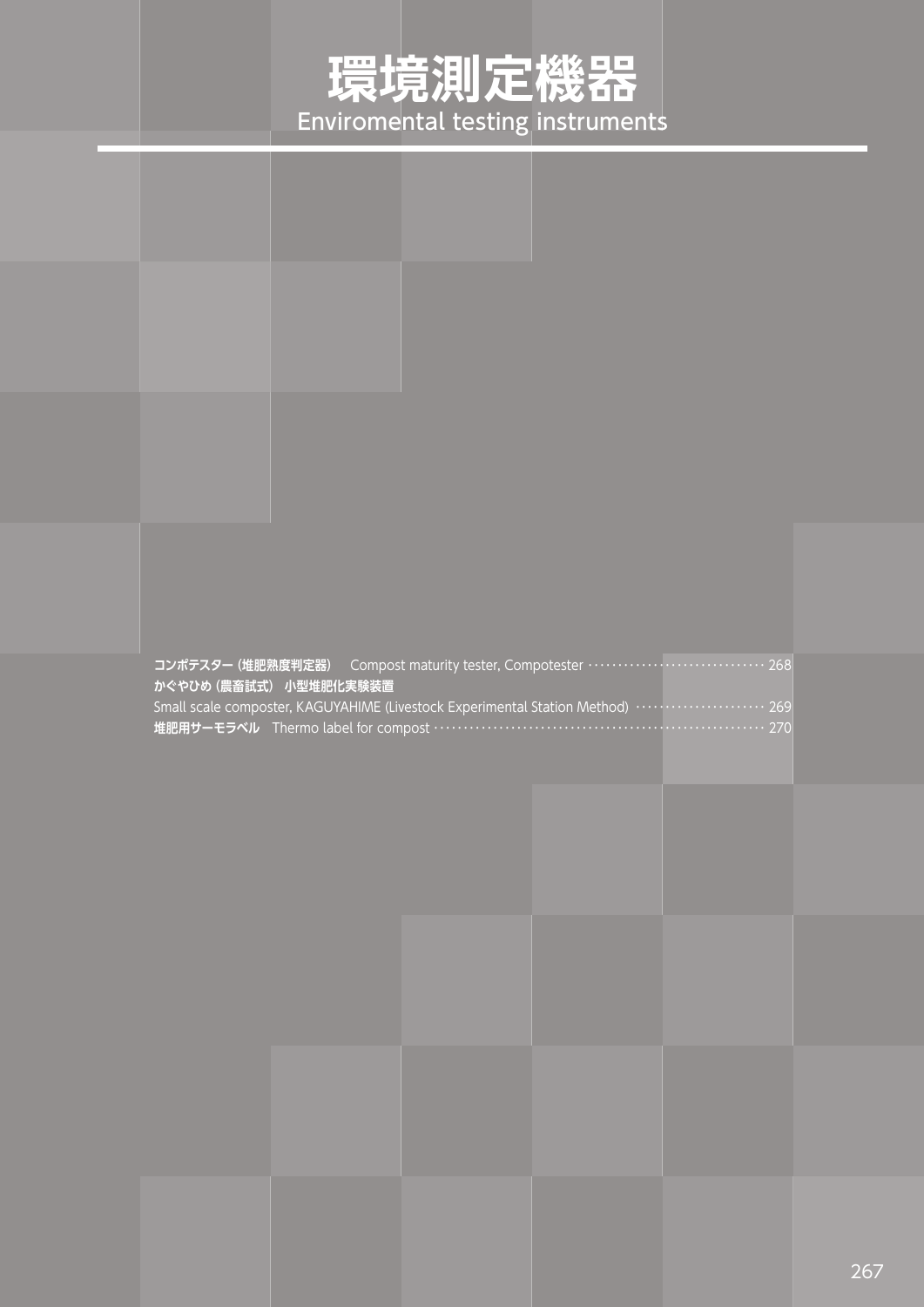## **コンポテスター(堆肥熟度判定器)**

Compost maturity tester, Compotester

堆肥の水分を調整し、秤量してセットするだけで、熟成具合を 数値で判定できます。測定結果は堆肥1gが1分間に消費する酸 素消費量を整数値で表示します。

酸素消費量は堆肥内の易分解性有機物を好気性微生物が分解 する呼吸作用を酸素センサーで測定して推定しています。

By simply adjusting moisture of the compost and weighing it, the machine judges the compost maturity. The machine measures the respiration amount of degradable organic matter by oxygen sensor, and relatively estimates compost maturity.



| コード番号<br>Code No.             | 33004000                                                                  |
|-------------------------------|---------------------------------------------------------------------------|
| 構成.<br>Composition            | 本体 堆肥ポット×2 ミニスコップ 電源コード<br>Main part Compost pod×2 Mini shovel Power code |
| 使用環境<br>Environment to use    | 屋内 15~30℃<br>Indoor $15 \sim 30^{\circ}$ C                                |
| 出力端子<br>Output                | <b>RS232C</b>                                                             |
| サイズ (W.D.H.)<br>Size (W.D.H.) | 330×210×230mm                                                             |
| 雷源<br>Power source            | AC100V 50/60Hz                                                            |
| 暂量<br>Weight                  | 約10kg<br>10kg approx.                                                     |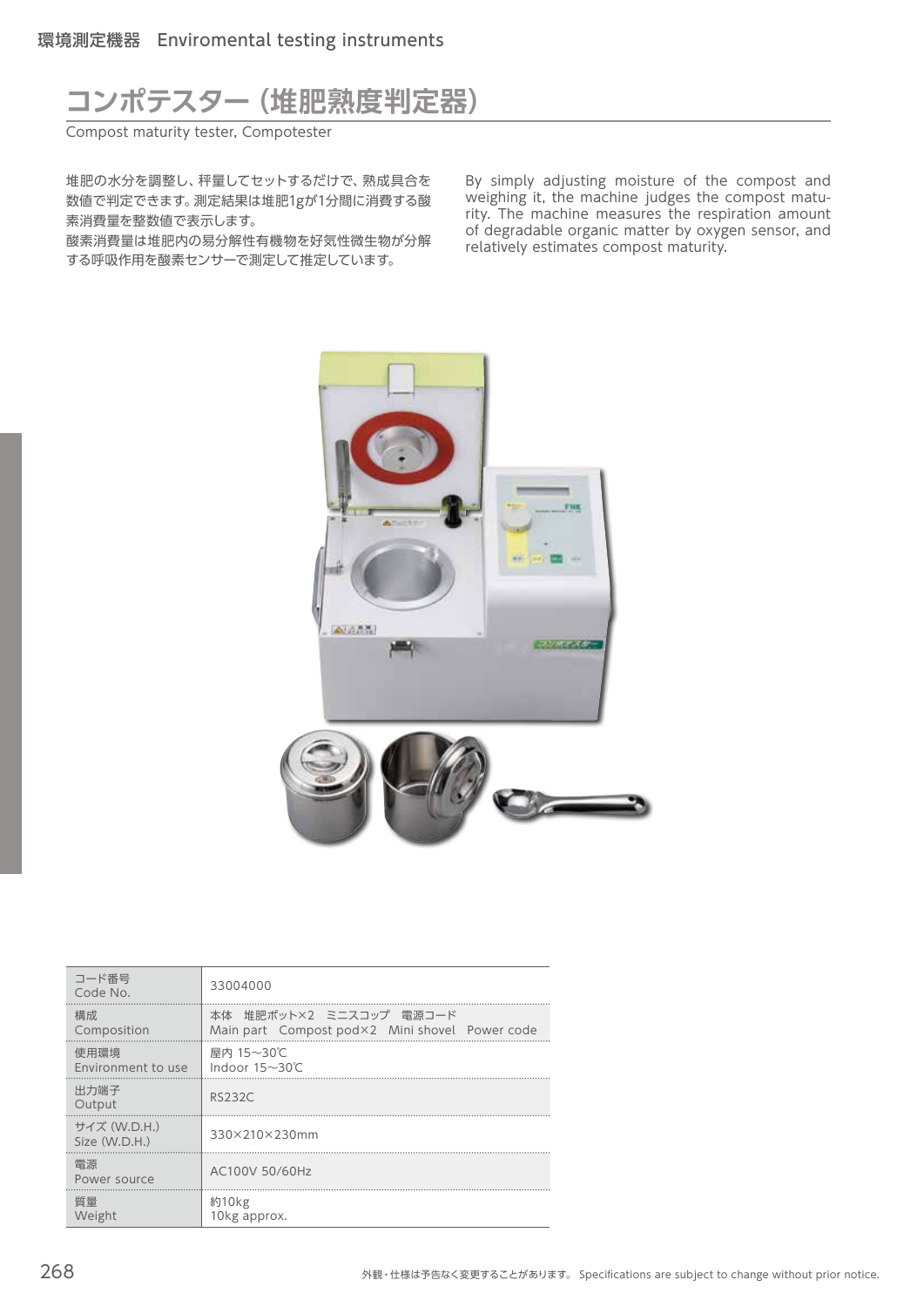## **かぐやひめ(農畜試式) 小型堆肥化実験装置**

Small scale composter, KAGUYAHIME (Livestock Experimental Station Method)

少量の試料で堆肥化過程の各種発酵条件を再現できる実験用 試験装置です。内部の発酵温度を連続記録と実験状況に応じ た通気量の調整ができます。排気ガスの採集もできるため、臭 気分析の実験装置としても使用できます。

An experimental test device which reproduces various fermentation conditions in the composting process with a small amount of sample. You can continuously record the fermentation temperature inside and adjust the aeration rate according to the experimental situation. Since this unit collects exhaust gas, it can be used as an experimental device for odor analysis, too.



| コード番号<br>Code No.             | 33001000                                                                                                  |                                                          |  |
|-------------------------------|-----------------------------------------------------------------------------------------------------------|----------------------------------------------------------|--|
| 構成<br>Composition             | 本体 保温箱 温度記録計 温度センサー ポンプユニット エアー送風管 電源コード<br>Main unit Temperature sensor Pump unit Air blower Power cable |                                                          |  |
| 温度記録計<br>Thermograph          | -40~110℃/通信ケーブル付<br>$-40\sim110^{\circ}$ C/with communication cable                                       |                                                          |  |
| ポンプユニット<br>Pump               | $0 \sim$ 2L/分 AC100V 50/60Hz<br>0~2L/min AC100V 50/60Hz                                                   |                                                          |  |
|                               | 本体<br>Main body                                                                                           | 保温箱<br>Rox                                               |  |
| 容量<br>Capacity                | 約12.3L<br>12.3L approx.                                                                                   |                                                          |  |
| サイズ (W.D.H.)<br>Size (W.D.H.) | 約φ260×700mm (排気管除)<br>$\phi$ 260×700mm (without drain tube) approx.                                       | 約500×500×940mm<br>$500\times500\times940$ mm approx.<br> |  |
| 質量<br>Weight                  | 約9kg<br>9kg approx.                                                                                       | 約25kg<br>25kg approx.                                    |  |